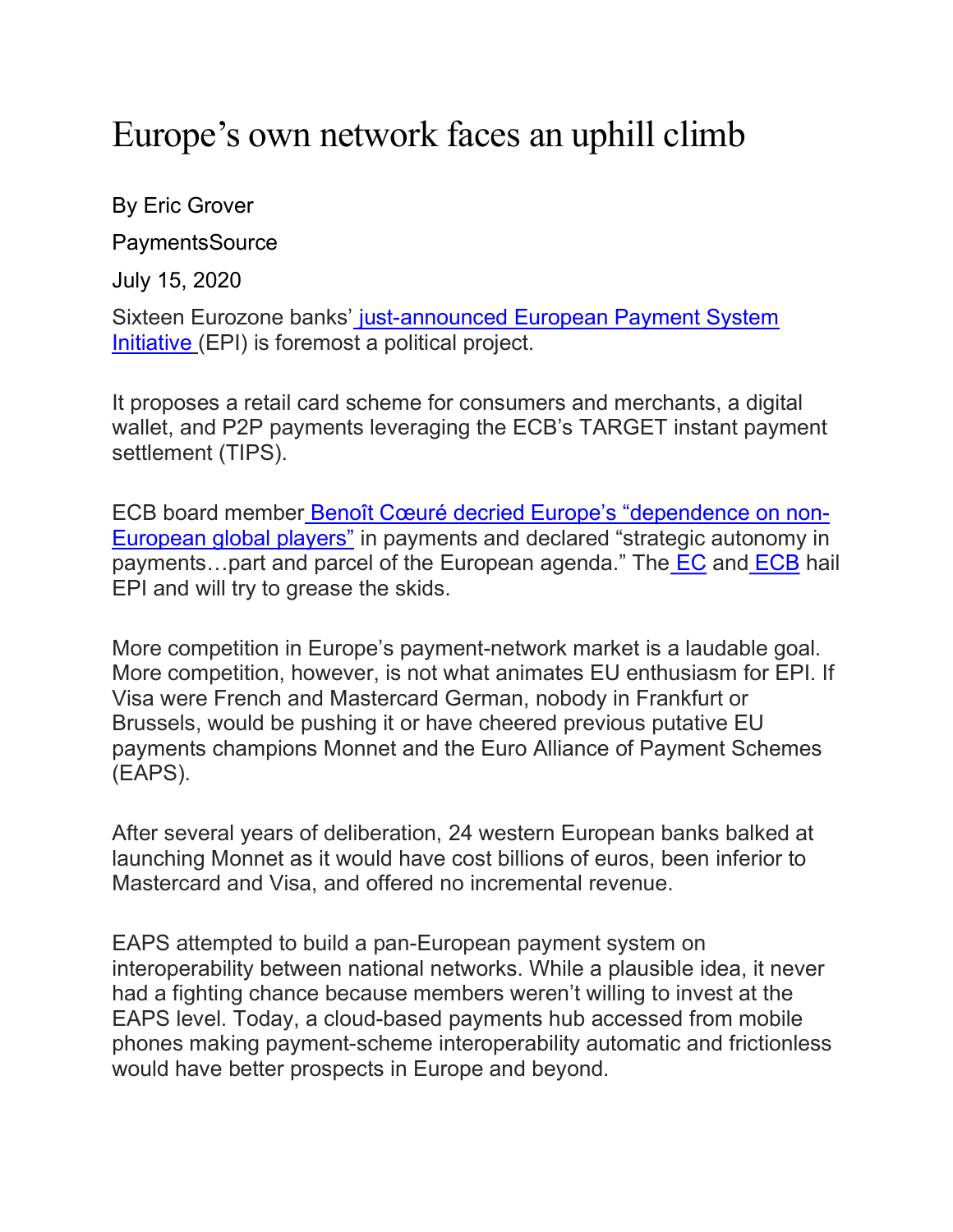The founder and CEO of Brussels-based PayFair Dominique Buysschaert enthused it was the third contender to be the EU's pined-for third and "European" pan-European payments scheme. Its launch with Belgian supermarket Colruyt promoting it as "One card for one Europe" captured PayFair's spirit. It wasn't, however, able to find a path to critical mass that was necessary to deliver value and relevance for consumers and merchants. Achieving payment network critical mass is enormously difficult, particularly in already well-served markets.

EU payments protectionists are prepping to have another go. Their latest would-be champion has to find a way to be compelling.

In a radical move EPI could be a credit-push system using TIPS to instantly pay merchants transaction by transaction. That would appeal to merchants. Consumers wouldn't care unless payment-repudiation rights were put at risk. Even as a traditional payment-pull system, it could offer merchants same-day or instant payments.

Banks will offer EPI cardholders instant, presumably EPI-wallet-initiated, P2P payments, and likely request-to-pay.

EPI issuers will have to cobrand with Mastercard or Visa, and, in markets with national payment schemes, perhaps even triple-brand. The routinghierarchy would be first EPI, second national networks like Cartes Bancaires, Mister Cash, Girocard, and SistemaPay, and third the pan-European and global networks Mastercard and Visa.

This would provide a plausible path for EPI to build critical mass ensuring it could compete for transactions from cards enjoying ubiquitous acceptance that are habit. If the global payment network duopolists resist, the EC will bring competition charges against them.

The dirigiste EC and ECB will jawbone banks to join and national schemes to be absorbed into EPI. France bears watching. If the six French EPI banks committed to migrate their cardholders and merchants, that would sound the death knell of the EU's largest national scheme CB.